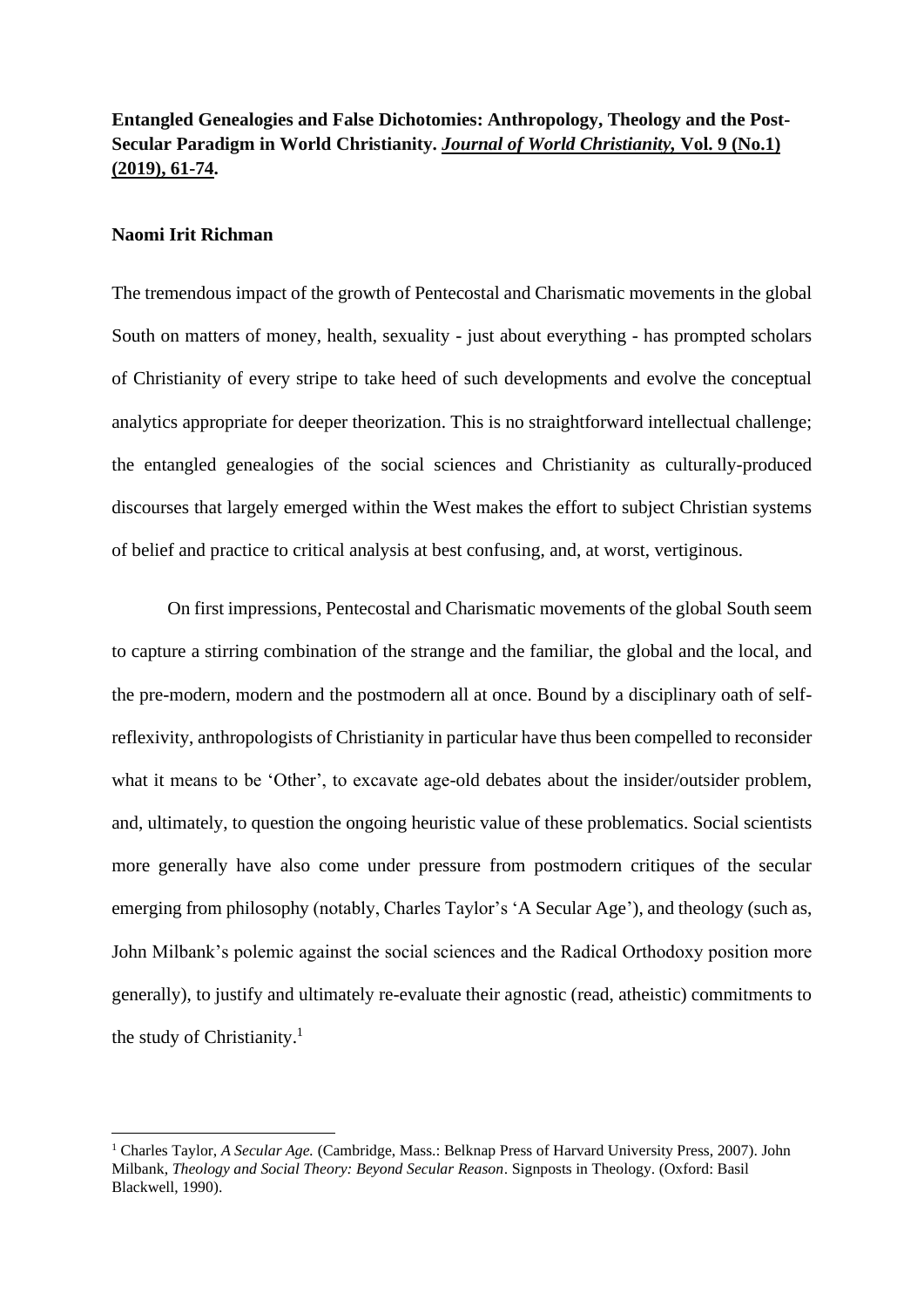Critiques such as the ones above have not fallen on deaf ears: for example, a formidable group of anthropologists of Christianity are actively seeking to address the questions raised by these intellectual provocations, cultivating what is fast becoming known as a "theologically engaged anthropology".<sup>2</sup> Several theologians have responded with openness and reciprocity, making complementary efforts to incorporate social-scientific methods into their work and setting into motion the ethos of scholarly inter-disciplinarity that is au courant within the academy.<sup>3</sup> In this article, I hope to shed light on some of the methodological challenges that currently face scholars in World Christianity and map out genealogically how ontology has come to be a concern for anthropologists of Christianity, in particular. By unravelling some of the guiding theoretical principles of the study of religions more generally, I will reveal more clearly the conditions which have ultimately rendered the 'problem of belief', in fact, a 'problem' for (purportedly) secular explorations of Christian cultures.<sup>4</sup> Lastly, I tentatively offer some of my own solutions to these predicaments – such as a reorientation away from belief and toward embodiment - for scholars of World Christianity going forward.

## *Presenting the Problematic*

Admission to the 'scientific conversation' is for anthropologists predicated upon their pledging allegiance to the principle of objectivity, which itself has acquired a kind of ethico-religious status in the long shadow of Enlightenment thought. Typically, this entails maintaining a professional distance between oneself and one's interlocutors, particularly with regards to religious belief. Holding the same religious beliefs as the 'natives', or perhaps any belief at all,

<sup>2</sup> J. Derrick Lemons, *Theologically Engaged Anthropology: Social Anthropology and Theology in Conversation* (Oxford University Press, 2018).

<sup>3</sup> N. Wigg-Stevenson, *Ethnographic Theology: An Inquiry into the Production of Theological Knowledge* (Palgrave Macmillan US, 2014).

<sup>&</sup>lt;sup>4</sup> Matthew Engelke, 'The Problem of Belief: Evans-Pritchard and Victor Turner on "The Inner Life"', *Anthropology Today* 18, no. 6 (2002): 3–8.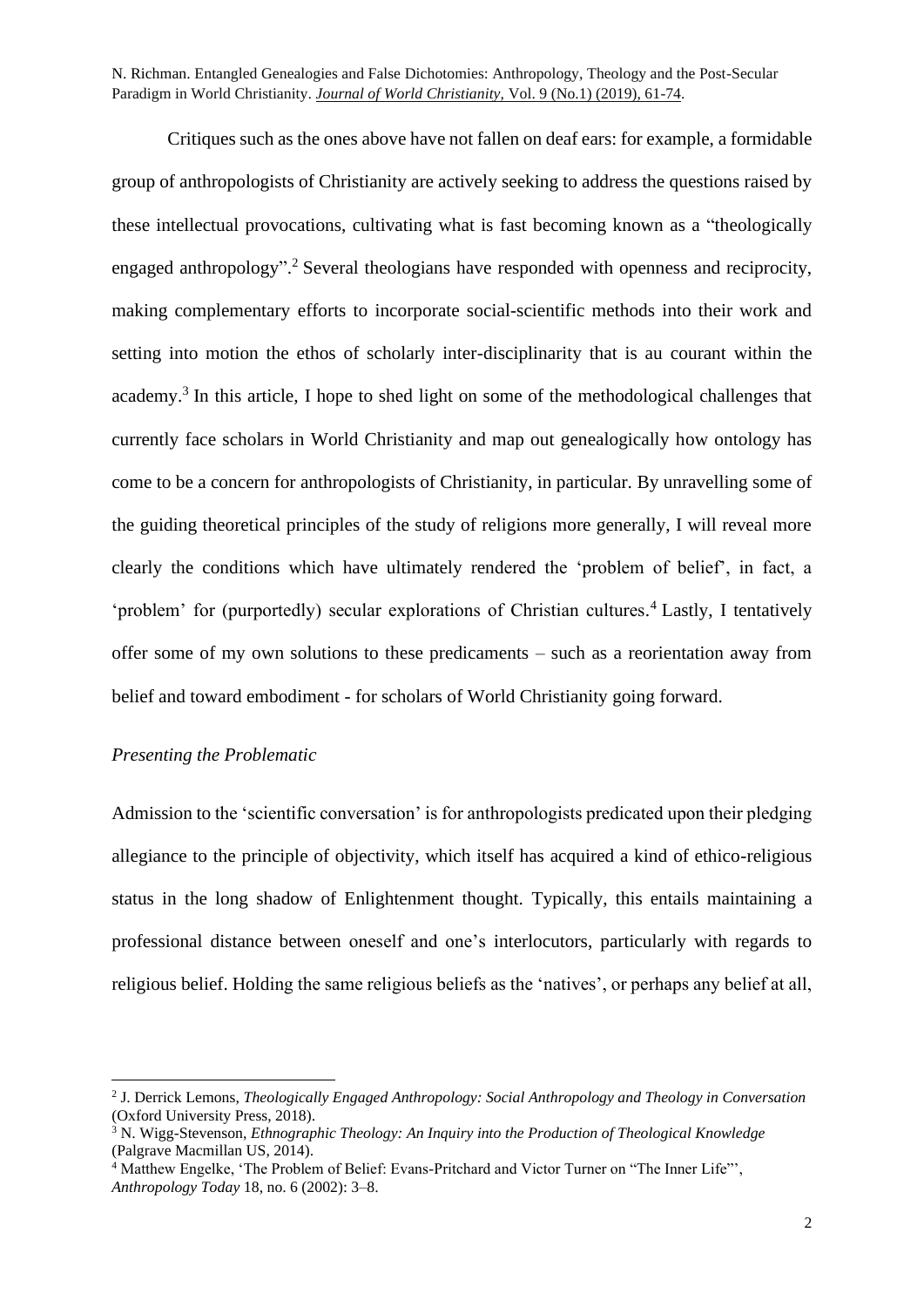has come to be regarded as an "embarrassing possibility".<sup>5</sup> Joel Kahn observes that anthropologists are reluctant to present any first-order accounts of spirituality as "a consequence of fear of being exposed to ridicule by professional colleagues".<sup>6</sup> I recall a casein-point where at a recent conference, an anthropologist prefaced her paper on Pentecostalism by offering the disclaimer, "of course, I am not myself a Christian", to which a respondent commented, "Are any of us?"

This disciplinary "taboo" is nothing new.<sup>7</sup> Bruno Latour observes that "social scientists have for long allowed themselves to denounce the belief system of ordinary people".<sup>8</sup> From the 1960s, Evans-Pritchard noted that his colleagues were all "bleakly hostile" to religion, regarding it as "not something an anthropologist, or indeed any rational person, could himself believe in".<sup>9</sup> Fuelling this attitude, Matthew Engelke argues, is "the implicit concern of the discipline": that sharing religious beliefs with one's subjects may involve "surrendering too much anthropological authority", or, to put it bluntly, relinquishing too much power.<sup>10</sup> For Katherine Ewing, that "the subjects of one's research might actually know something about the human condition that is personally valid for the anthropologist", threatens the privileged position she holds as a researcher.<sup>11</sup> In co-opting the methodological agenda of the 'hard' sciences, anthropologists of religion re-modulate the religious subject as an item of data so that a process of representative objectivation can take place. <sup>12</sup> Whilst this procedure may be apt for a naturalistic enquiry, human social subjects – with their many whims and fancies - are not so

<sup>5</sup> Katherine P. Ewing, 'Dreams from a Saint: Anthropological Atheism and the Temptation to Believe', *American Anthropologist* 96, no. 3 (1994): 571–583.

<sup>6</sup> Joel S. Kahn, 'Encountering Extraordinary Worlds: The Rules of Ethnographic Engagement and the Limits of Anthropological Knowing', *Numen* 61, no. 2–3 (18 March 2014): 247.

<sup>7</sup> Ewing, 'Dreams from a Saint'.

<sup>8</sup> Bruno Latour, *We Have Never Been Modern*, translated by Catherine Porter. (Cambridge, Mass: Harvard University Press, 1993), 51.

<sup>9</sup> E. Evans-Pritchard, 'Religion and the Anthropologists', *New Blackfriars* 41, no. 480 (1960): 104, 110. <sup>10</sup> Engelke, 'The Problem of Belief', 3.

<sup>&</sup>lt;sup>11</sup> Ewing, 'Dreams from a Saint', 571.

<sup>&</sup>lt;sup>12</sup> Gavin D. Flood, *Beyond Phenomenology: Rethinking the Study of Religion* (London ; New York: Cassell, 1999).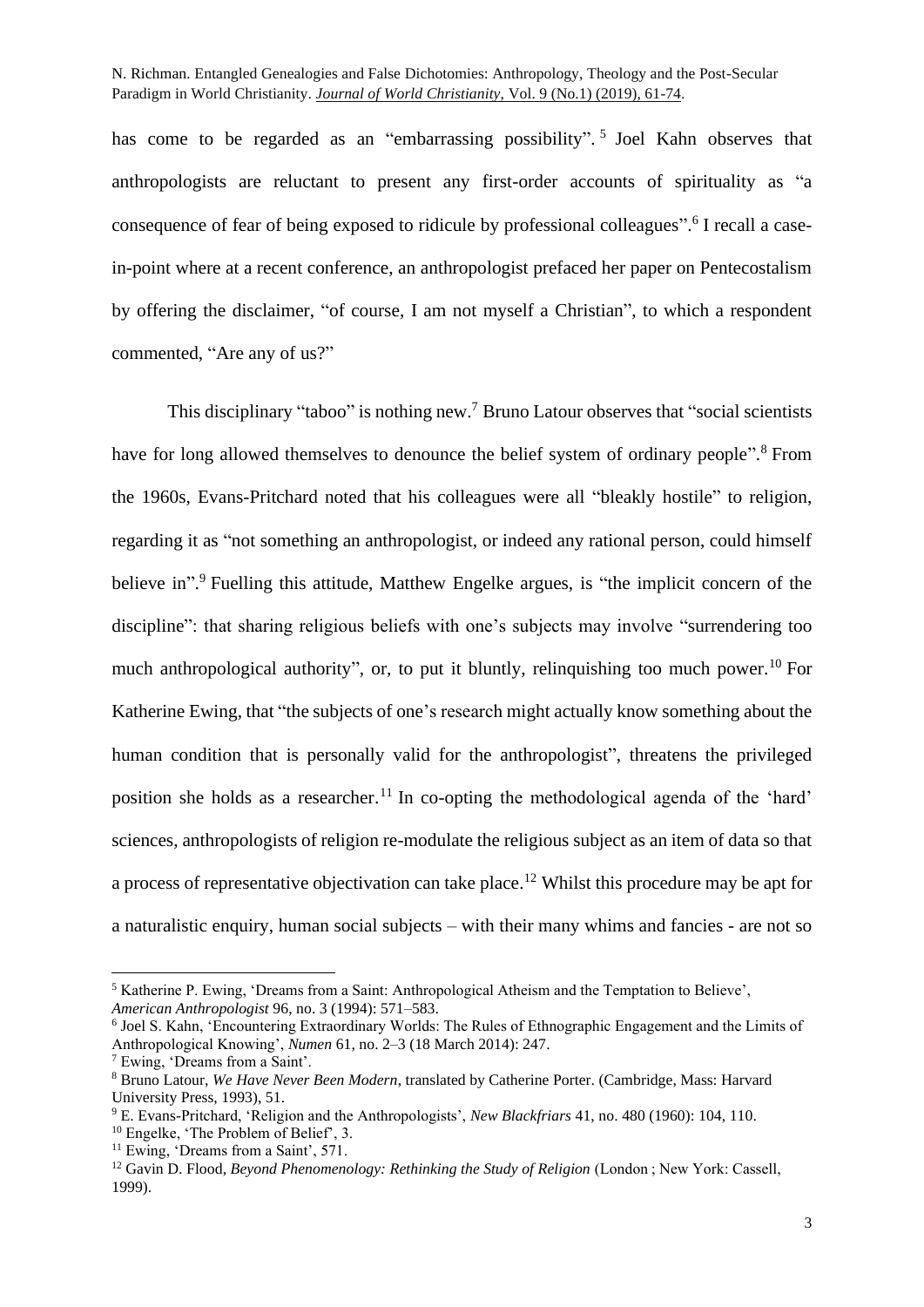easily reduced to 'things'; as Gavin Flood has shown, they exist in a reciprocal, and at times, mercurial relationship of an intersubjective kind with those that study them.<sup>13</sup> Thus, when adopted in the social sciences, this technique of naturalistic objectivation acts to conceal the privilege it bestows upon the researcher, as a detached *Cogito*, in the subtextual power relation it constructs between her and the 'object' of her enquiry. For which kind of allegedly-detached observer could this be deemed more morally problematic than for the Western anthropologist studying non-Western religions, including the Christianities of the global South? Under these conditions, the misappropriation of the naturalist's *modus operandi* simply serves to underscore an outlook of cultural and even racial superiority that has haunted the discipline of anthropology historically, and perhaps still continues to do so.

Nevertheless, the anthropologist's perceived need to establish epistemological distance between herself and her informants must be countered with the commitment to minimise this distance simultaneously. Observing and coming to understand the inner lives of her informants are, after all, both the means and the ends of her method. Anthropologists must walk a tightrope between becoming an insider and remaining an outsider.<sup>14</sup> This exposes a two-horned dilemma: either the anthropologist insists on disengaging language from ontology, or is truly converted by the 'insider discourse' and comes to accept the correspondence between meaning and being. <sup>15</sup> In other words, she must either maintain allegiance to her own *episteme* or face up to the limits of it. Either way, she comes to learn that the anthropological discipline necessarily undercuts the value it bestows upon those methods it holds dear. In practice, this means that anthropologists are all too keen to maintain their willingness to become an 'insider' during

<sup>13</sup> Flood *Beyond Phenomenology*.

<sup>&</sup>lt;sup>14</sup> Engelke, 'The Problem of Belief', 3.

<sup>15</sup> Flood, *Beyond Phenomenology*, 102.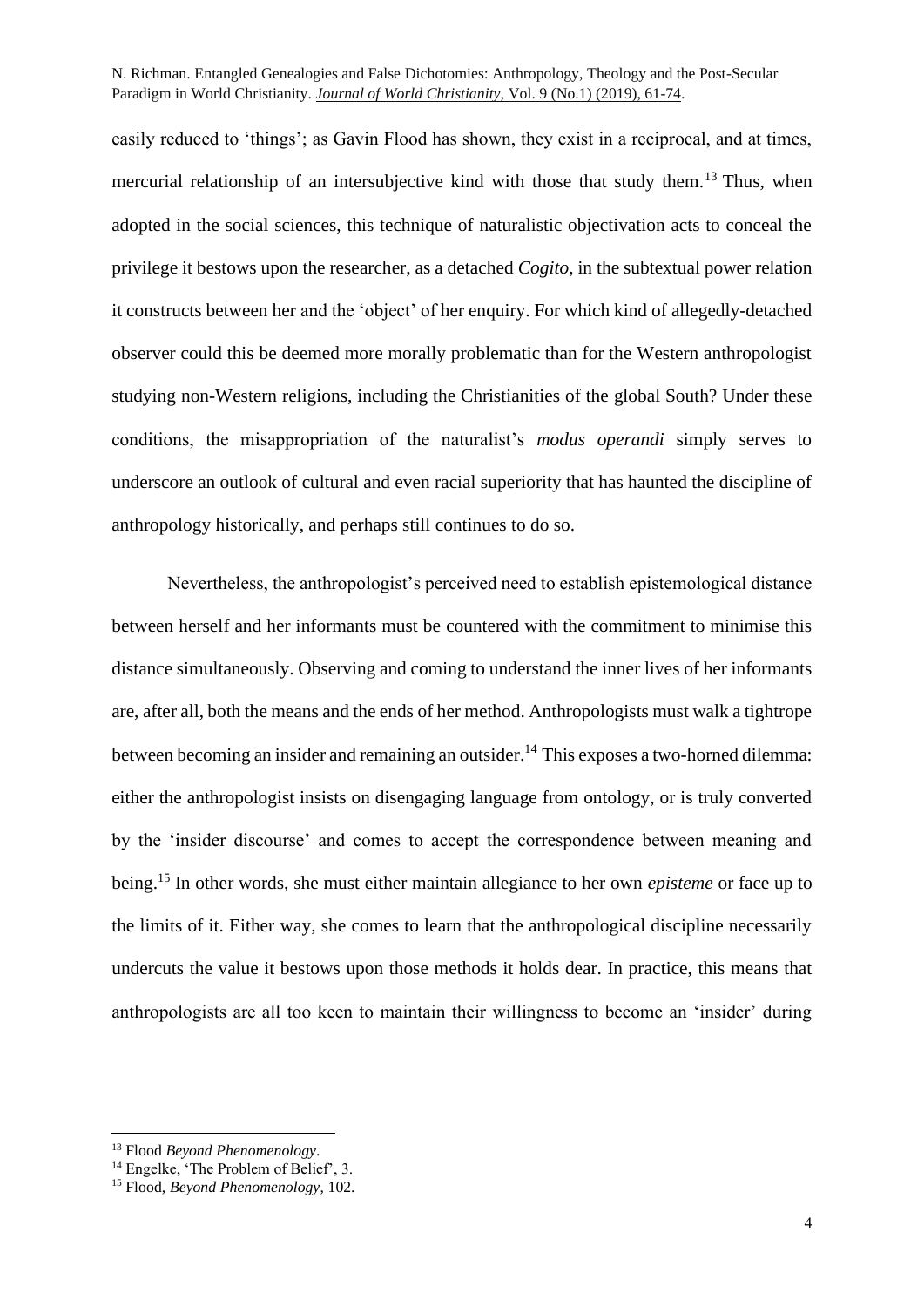fieldwork, but rarely allow themselves the possibility of sustaining this perspective when back in the secular arms of the academy.

For Phillip Fountain, "the 'temptation' of going native" suggests that the perimeters between the anthropologist and her subjects are "in constant danger of collapsing".<sup>16</sup> This tightrope becomes all the more delicate to tread when the anthropologist's subjects are Christian and hence most likely share parts of her own intellectual worldview. Christians constitute "disappointing subalterns" or "repugnant cultural 'others'", who appear "confusingly to be at once too similar and too different to be easily amenable to study".<sup>17</sup> This sense of the canny is all-the-more pronounced amongst Pentecostals of the global South, whose use of media technologies in particular, has been shown to create a "moral and physical geography whose domain is one of transnational cultural inter-penetration and flow". <sup>18</sup> Accordingly, Christianity as an object of anthropological enquiry calls for an examination of the ways narratives and images are circulated in an online world, and therefore the processes through which 'Otherness' is constituted and reconstituted for both Christians and those studying them. This involves a heightened awareness of the Christian genealogies of anthropological thought and the categories it employs. It demands anthropologists to reflect upon, even re-evaluate their own metaphysical commitments and, rather uncomfortably, submit themselves as objects of enquiry. In Bourdieu's thought this entails a "second break";

<sup>16</sup> Philip Fountain, 'Toward a Post-Secular Anthropology', *The Australian Journal of Anthropology* 24, no. 3 (December 2013): 313.

<sup>&</sup>lt;sup>17</sup> David Maxwell, *African Gifts of the Spirit: Pentecostalism & the Rise of a Zimbabwean Transnational Religious Movement* (Oxford : Athens, Ohio : Ohio University Press ; Harare, Zimbabwe: James Currey ; Weaver Press, 2006), 10; Susan Harding, 'Representing Fundamentalism: The Problem of the Repugnant Cultural Other', *Social Research* 58, no. 2 (Summer 1991): 392; Jon Bialecki, Naomi Haynes, and Joel Robbins, 'The Anthropology of Christianity', *Religion Compass* 2/6 (2008): 1140.

<sup>&</sup>lt;sup>18</sup> Rijk A. Van Dijk, 'From Camp to Encompassment: Discourses of Transsubjectivity in the Ghanaian Pentecostal Diaspora', *Journal of Religion in Africa* 27, no. 2 (1997): 142; Ruth Marshall-Fratani, 'Mediating the Global and Local in Nigerian Pentecostalism', *Journal of Religion in Africa* 28, no. 3 (August 1998): 278.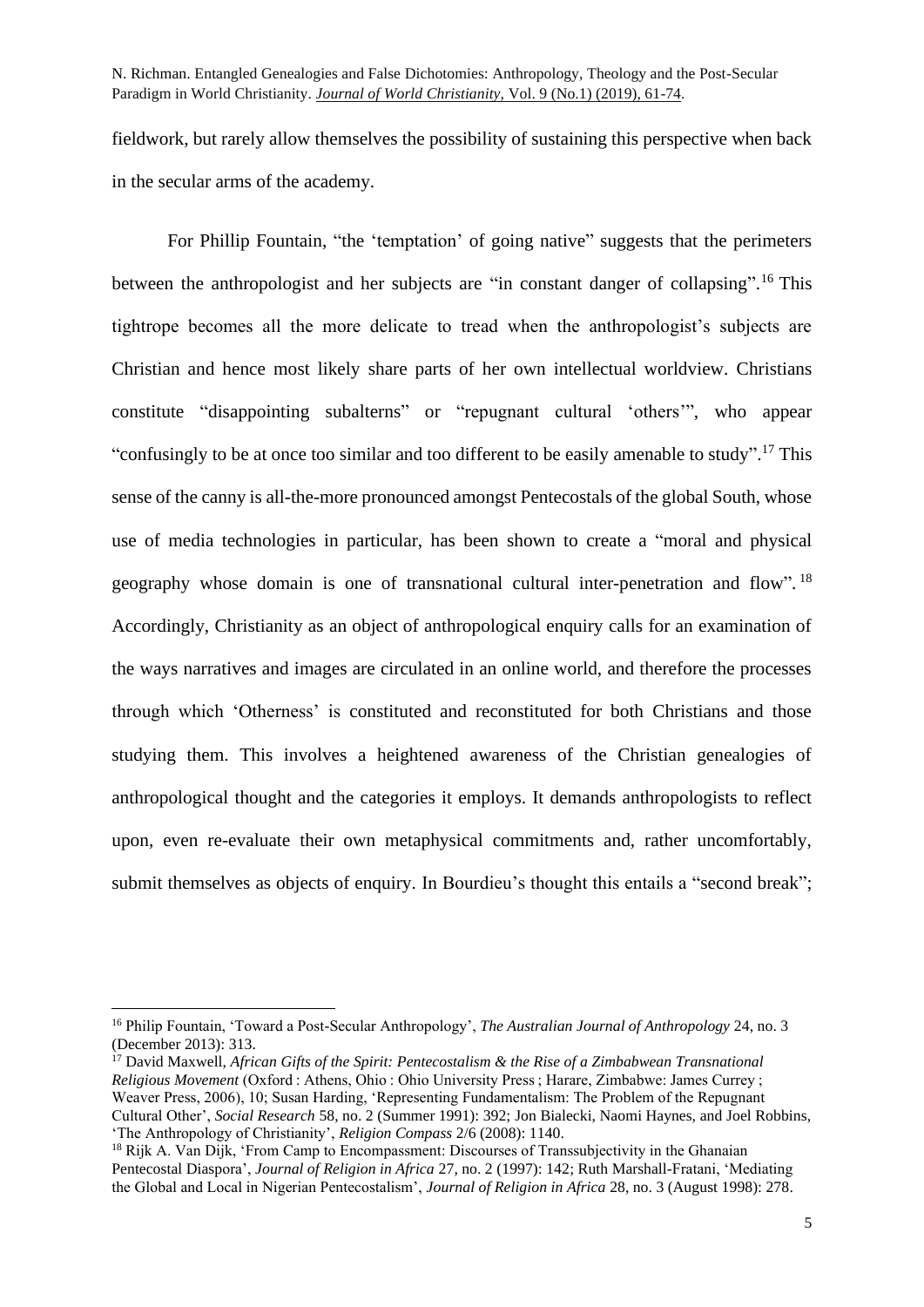a breaking with the act of objectification in order to submit the objectifying mode of knowledge itself to a kind of reflexive analysis.<sup>19</sup>

## *Genealogies of Secular Modernity*

The modern scientific discipline of anthropology was an intellectual child of the Enlightenment. The bracketing (*epoché*) of truth-claims in order to focus on analysing experience, a Husserlian reduction, served to emancipate the study of cultures and religions from the restraints of a confessionalist discourse and the "theological dogmatism" that accompanied it.<sup>20</sup> Using this method, social scientists and those engaged in other modern scientific disciplines set aside questions about the metaphysical reality of phenomena - such as, in this case, religious beliefs - in their phenomenological explorations: it was felt that "the two ought to be practiced in separate, discrete, and specialized spaces or arenas from which expertise, modes of reasoning, truth claims, and values stemming from the other sphere should be effectively ignored"<sup>21</sup>. As Casanova has shown, attempts at "the differentiation of the secular spheres (state, economy, science), usually understood as 'emancipation' from religious institutions and norms" are considered typical to processes of secularisation  $22$ .

Today, radical suspicion about the metaphysical reality of non-empirical phenomena manifests itself in the materialistic outlook of anthropological practice, which views "religion

<sup>19</sup> Pierre Bourdieu, *The Logic of Practice*, trans. Richard Nice. (Stanford: Stanford University Press, 1990) 27. <sup>20</sup> Flood, *Beyond Phenomenology*. The idea of the "view from nowhere" goes back to Renaissance perspectivalism. Husserl wants us to bracket whether or not we think our perceptual *noema* are veridical or not. Feminist standpoint theorists such as Donna Haraway would argue that all human knowledge is necessarily human and therefore necessarily perspectival. They might claim that we should not aspire to a "view from nowhere" anyway. Edmund Husserl, *Ideas Pertaining to a Pure Phenomenology and to a Phenomenological Philosophy*, 1859-1938 v.1-v.3 (The Hague ; London: Nijhoff, 1980); Donna Jeanne Haraway, *Situated* 

*Knowledges: The Science Question in Feminism and the Privilege of Partial Perspective* (New York: Routledge, 1991).

<sup>21</sup> Kahn, 'Encountering Extraordinary Worlds', 241.

<sup>22</sup> José Casanova, *Public Religions in the Modern World* (Chicago ; London: University of Chicago Press, 1994); José Casanova, 'Rethinking Secularization: A Global Comparative Perspective', *Hedgehog Review* 8, no. 1/2 (2006): 7.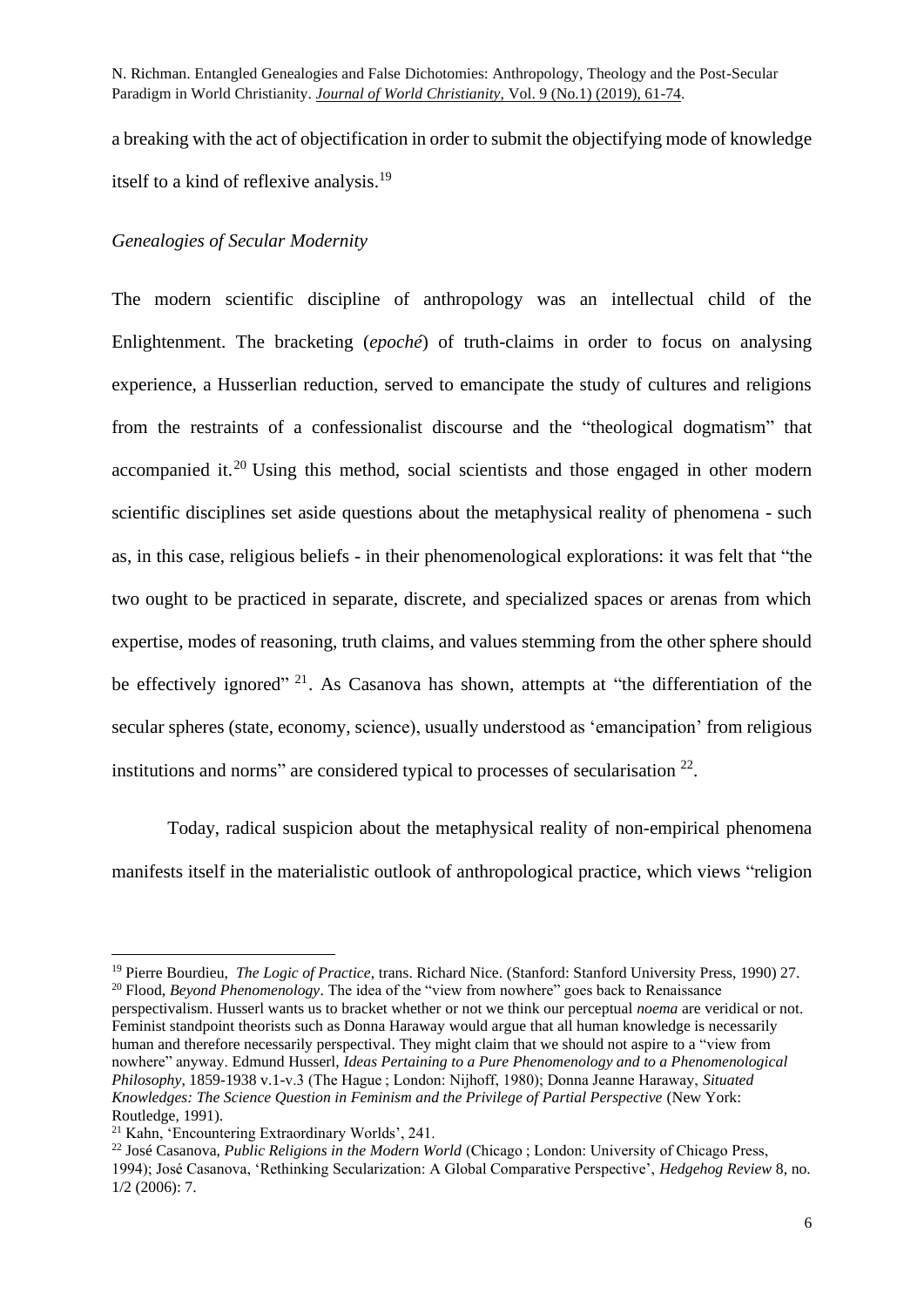as purely epiphenomenal to 'real' underlying political, economic or sociological causes".<sup>23</sup> A thoroughly secular approach to the universe that "replaces God with man" continues to orient discourse in the social sciences and humanities, and yet rests "on a particular ontology of reason and rationality that has its source in the Enlightenment".<sup>24</sup> As Bruce Kapferer puts it, "the dominating figure of Kant looms over anthropological discourse (even in his current Nietzschean extension or rejection)". <sup>25</sup> Latour's genealogy of modernity demonstrates masterfully how, with Kantianism, the distinction between subject and object is "sharpened into a total separation" whereby "things-in-themselves become inaccessible while, symmetrically, the transcendental subject becomes infinitely remote from the world".<sup>26</sup> Social theory's epistemology of the subject/object relation, he argues, has unfolded within this trajectory: all objects, and especially the transcendent, are viewed through the lens of the 'hard' sciences which "are so strong that they simply determine social order which in turn becomes flimsy and immaterial" in comparison.<sup>27</sup>

Insisting upon the 'Great Divide' (between object/subject, nature/culture, religious/secular, or, in my case, Pentecostal/anthropologist) has typically thwarted Western efforts to make sense of, and pay due respect to 'native' belief systems, Latour argues. The

<sup>23</sup> Fountain, 'Toward a Post-Secular Anthropology', 314; Fenella Cannell, 'The Anthropology of Secularism', *Annual Review of Anthropology* 39, no. 1 (21 October 2010): 85–100. For example, in their study of conversion accounts amongst the Tswana society in southern Africa, anthropologists of Christianity Jean and John Comaroff concluded that "in most situations of 'religious' transformation, professions of new belief...belied the fact that older modes of thought and action were never fully laid aside". Ruth Marshall, known for her work on Pentecostals in Nigeria, has aligned herself with the Comaroffs more recently, stating that they "rightly question the notion of conversion itself" on the grounds that the term 'conversion' reifies the role of religious belief in abstraction from its wider socio-cultural context. In response, Joel Robbins has criticised the Comaroffs on the grounds that their "engagement with the logic of Christianity is never described in detail". He concludes that their refusal to take conversion seriously allows them to discount conversion as a "significant analytic category in its own right", in their own words. Jean Comaroff and John L Comaroff, *Of Revelation and Revolution* (University of Chicago Press, 1991), 247; Ruth Marshall, *Political Spiritualities: The Pentecostal Revolution in Nigeria* (Chicago: University of Chicago Press, 2009), 56; Joel Robbins, 'Continuity Thinking and the Problem of Christian Culture: Belief, Time, and the Anthropology of Christianity', *Current Anthropology* 48, no. 1 (February 2007): 8; cf. Comaroff and Comaroff, *Of Revelation and Revolution*, 250.

<sup>&</sup>lt;sup>24</sup> Bruce Kapferer, 'Anthropology. The Paradox of the Secular', *Social Anthropology* 9, no. 03 (2001): 342.

<sup>25</sup> Kapferer, 341.

<sup>26</sup> Latour, *We Haver Never Been Modern,* 56.

<sup>27</sup> Latour, *We Haver Never Been Modern,* 54.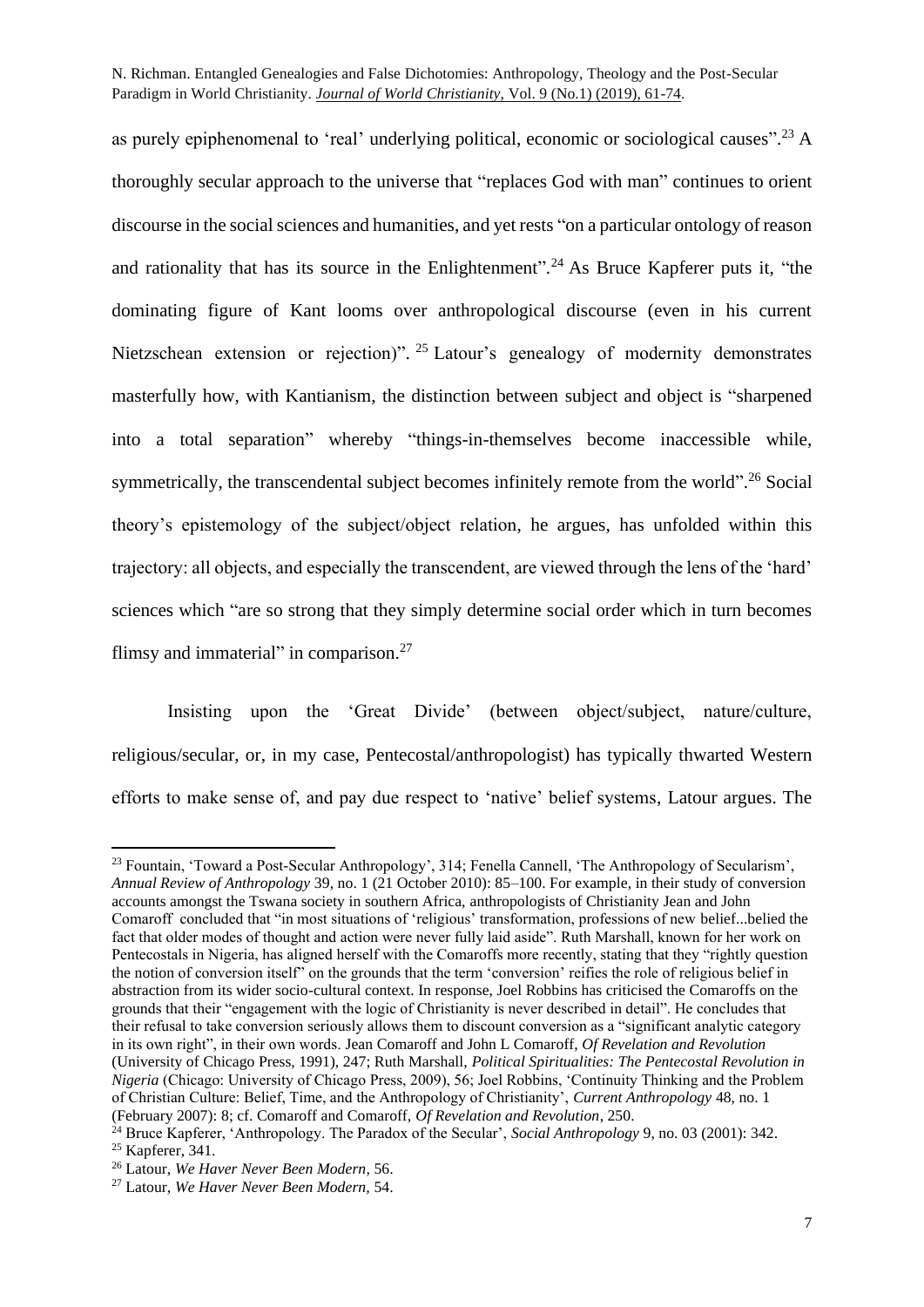modern and secular mythology, formed in the crucible of post-Kantian ontology, thus "consists in imagining ourselves as radically different" to those who do not subscribe to the modern orientation, who thus become "premodern by contrast". <sup>28</sup> As a corollary, colonialists have typically accused natives of making a "horrible mishmash of things and humans, of objects and signs".<sup>29</sup>In sub-Saharan Africa in particular, intricate, hybridized networks commonly span across the civic and domestic spheres, expressing themselves in patron-client relationships which end up looking 'corrupt' from a Western gaze.<sup>30</sup>In this way, the narcissistic narrative of secular positivism becomes trapped in its own reflection - unable to constitute itself as much more than, at best, a triumph of reason over folly, or at worst, a vicious attack on those worldviews that were, or 'remain' enchanted.

## *Methodological Secularism: A Religious Ideology*

Anthropology's "cavalier attachment to secular rationalism" is propped up by a kind of implicit certainty that operates as though it were a religious ideology, and as such the discipline has developed its own "doctrine of cultural relativism".<sup>31</sup> For Talal Asad, liberalism presents itself as a kind of "redemptive myth" which virtually parodies that of Christian salvation narrative.<sup>32</sup> Graham Ward calls secularism "fragile because private interests are always leaking into public space" and "incoherent because as an enforced ideology it is at odds with liberal freedoms and

<sup>28</sup> Latour, *We Haver Never Been Modern,* 116, 38. Post-colonial theorists also engage in this project, oftentimes viewing the pre-colonial period through rose-tinted (and historically inaccurate) lenses (for an example of this discussion, see John DY Peel, 'Gender in Yoruba Religious Change', *Journal of Religion in Africa* 32, no. 2 (2002): 136–166; Oyèrónkẹ́ Oyěwùmí, *The Invention of Women: Making an African Sense of Western Gender Discourses* (Minneapolis ; London: University of Minnesota Press, 1997).

<sup>29.</sup> Latour, *We Haver Never Been Modern,* 39*.*

<sup>&</sup>lt;sup>30</sup> For example, Daniel Jordan Smith's eye-opening anthropological monograph about corruption in contemporary Nigeria illustrates how "in a patron-client system, almost everyone has a stake in corruption". This, he concludes, propels Nigerians to participate in corruption even if they simultaneously attempt to resist it; it is a "culture of corruption" as much as it is a "culture against corruption". Daniel Jordan Smith, *A Culture of Corruption: Everyday Deception and Popular Discontent in Nigeria* (Princeton ; Oxford: Princeton University Press, 2007), 13, 5.

<sup>31</sup> Kapferer, 'Anthropology. The Paradox of the Secular', 342; Ewing, 'Dreams from a Saint', 578.

<sup>32</sup> Talal Asad, *Formations of the Secular: Christianity, Islam, Modernity* (Stanford, Calif.: Stanford University Press, 2003), 26.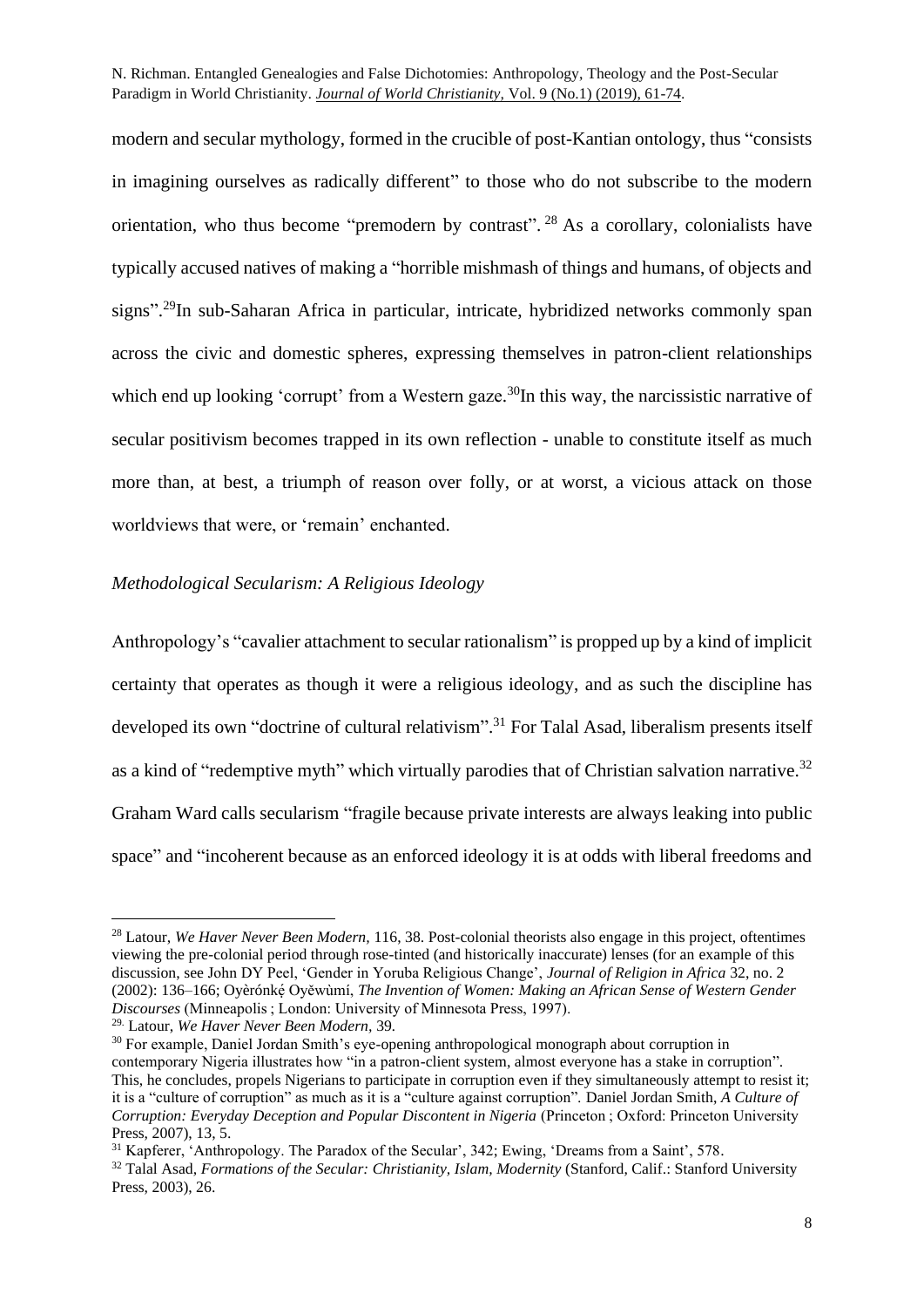the democracy of human rights".<sup>33</sup> Secularism "presents itself as universal, neutral with regard to all particular cultural roots", and yet "continues to rely on categories that remain Eurocentric" as Žižek has shown.<sup>34</sup>Those secularising maxims pawned from phenomenology and deployed by anthropologists of religion have not been developed since their adaptation by Van der Leeuw, and yet, Flood observes, "outside of religious studies things have moved on considerably and the phenomenological tradition has offered critiques of Husserlian method".<sup>35</sup>

It is for reasons such as the ones above that anthropologists of religion continue to draw on a mixture of phenomenological and post-phenomenological, modern and postmodern, Enlightenment and post-Enlightenment, and 'secular' and religious methods and assumptions simultaneously, unwittingly applying latent categories they themselves have so convincingly deconstructed in recent times. This is evidenced in their employment of *epoché* whilst simultaneously accepting the critiques of standpoint theory, in their insistence on the possibility of objectivity whilst maintaining there is no 'view from nowhere', and steadfast adherence to relativism as an absolute. Far from furthering the anthropological project, secularism in this sense functions as an undetected ideological motivator and an obstacle to the discipline's progress. 36

Others have raised ethical reservations about the kind of relativism that a secular anthropology assumes. A liberal and culturally relativistic approach fosters a kind of "blindness to oppression on behalf of the respect for the other's culture", viewing cultural differences as "something given, something that cannot be overcome, but must be merely tolerated".<sup>37</sup> Whilst the "suspension of disbelief" may be a productive strategy for winning over informants in the

<sup>33</sup> Graham Ward, *Unbelievable: Why We Believe and Why We Don't* (I.B.Tauris, 2014), 177.

<sup>34</sup> Slavoj Žižek, 'Tolerance as an Ideological Category', *Critical Inquiry* 34, no. 4 (2008): 667.

<sup>35</sup> Flood, *Beyond Phenomenology*, 16.

<sup>36</sup> Charles Stewart, 'Secularism as an Impediment to Anthropological Research', *Social Anthropology* 9, no. 3 (2001): 325–328.

 $37$  Žižek, 'Tolerance as an Ideological Category', 667, 660.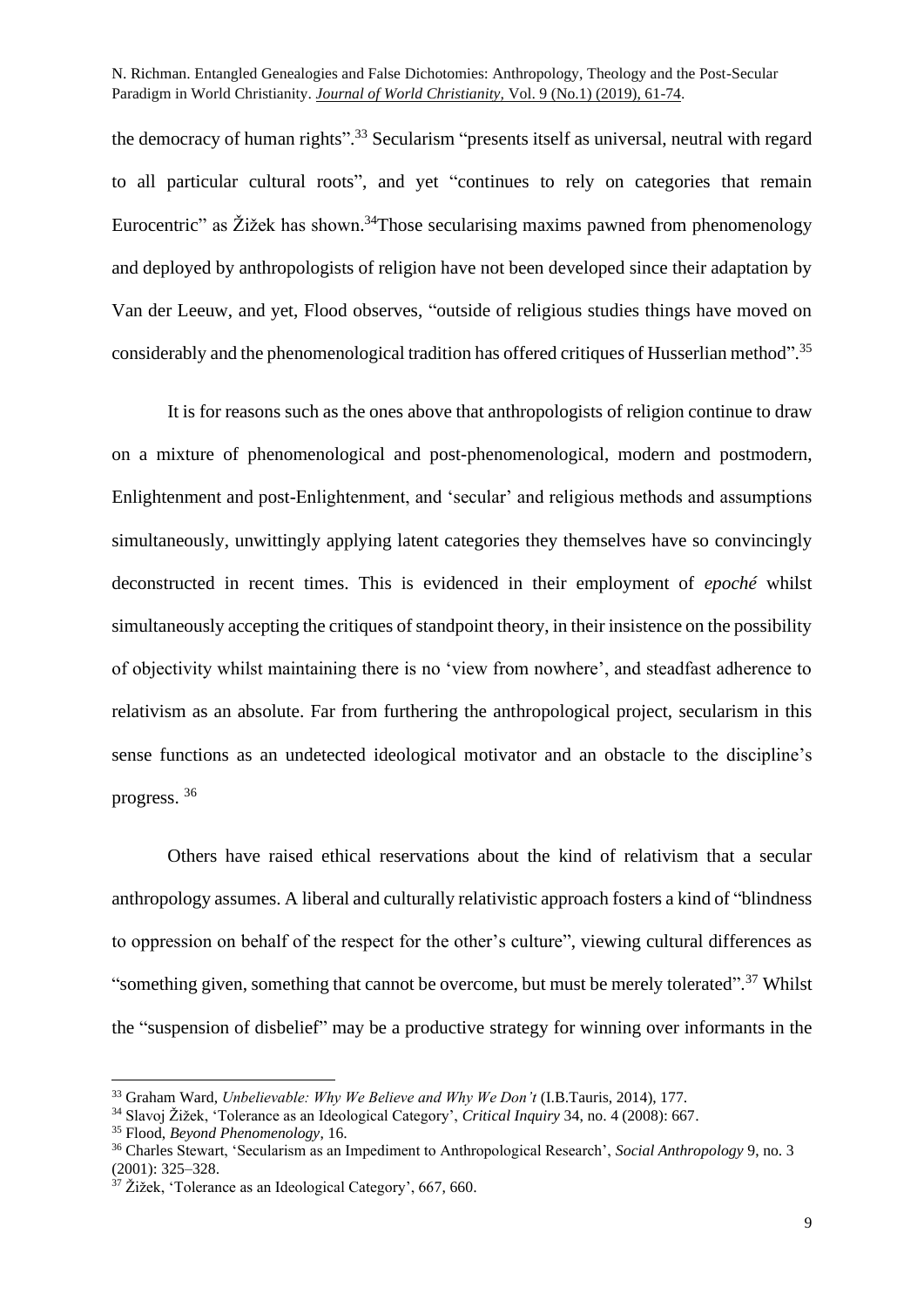field, it "hardly seems the best model for conducting respectful intercultural relations more broadly and over the longer term". Kahn acknowledges.<sup>38</sup> I would push this even further: from my own fieldwork experiences amongst deliverance Pentecostals in Nigeria, Los Angeles, and Oxford, honest discussion about my own religious, cultural and to some extent ethical views has proved not only unavoidable but imperative in gaining the trust and respect of my interlocutors. Naturally, they desire for their openness to be reciprocated and surely deserve that too. To my informants, by remaining silent in response to questions relating to my own worldview I am necessarily situating myself in an antagonistically secular and atheistic space, for my silence speaks of a false sense of neutrality or betrays a claim to having superior (perhaps cultural and racial) access to objectivity. It disguises the kind of voyeuristic power play involved in penetrating another's interior world whilst protecting one's own, like asking someone to strip naked whilst remaining fully clothed.

Nevertheless, these challenges to the pre-existing epistemological canon are not to be underestimated; it is perhaps precisely because of the difficulty in accessing our own biases, affects and convictions that Christianity has received the least anthropological analysis of all the world religions so far.<sup>39</sup> Numerous scholars have drawn attention to the 'invisibility' of race, class, gender, sexual orientation and ability in dominant social science discourses which renders the power it wields and the differences it obfuscates almost imperceptible and hence insidious. <sup>40</sup> The secular habitus is so much a part of contemporary modern life that it is "not easy to grasp it directly": it is a field of *doxa*, of "that which is taken for granted…[which] goes without saying because it comes without saying".<sup>41</sup>The established social and cosmological

<sup>38</sup> Kahn, 'Encountering Extraordinary Worlds', 242.

<sup>39</sup> Charles Taylor, *Philosophical Arguments* (Cambridge, Mass.: Belknap Press of Harvard University Press, 1995).

<sup>40</sup> Richard Dyer, 'The Matter of Whiteness', in *White Privilege: Essential Readings on the Other Side of Racism*, ed. Paula S. Rothenberg, 3rd ed. (Worth Publishers, 2005); Susan Brooks Thistlewaite, *Sex, Race and God* (London: Geoffrey Chapman, 1990).

<sup>41</sup> Asad, *Formations of the Secular,* 166–67.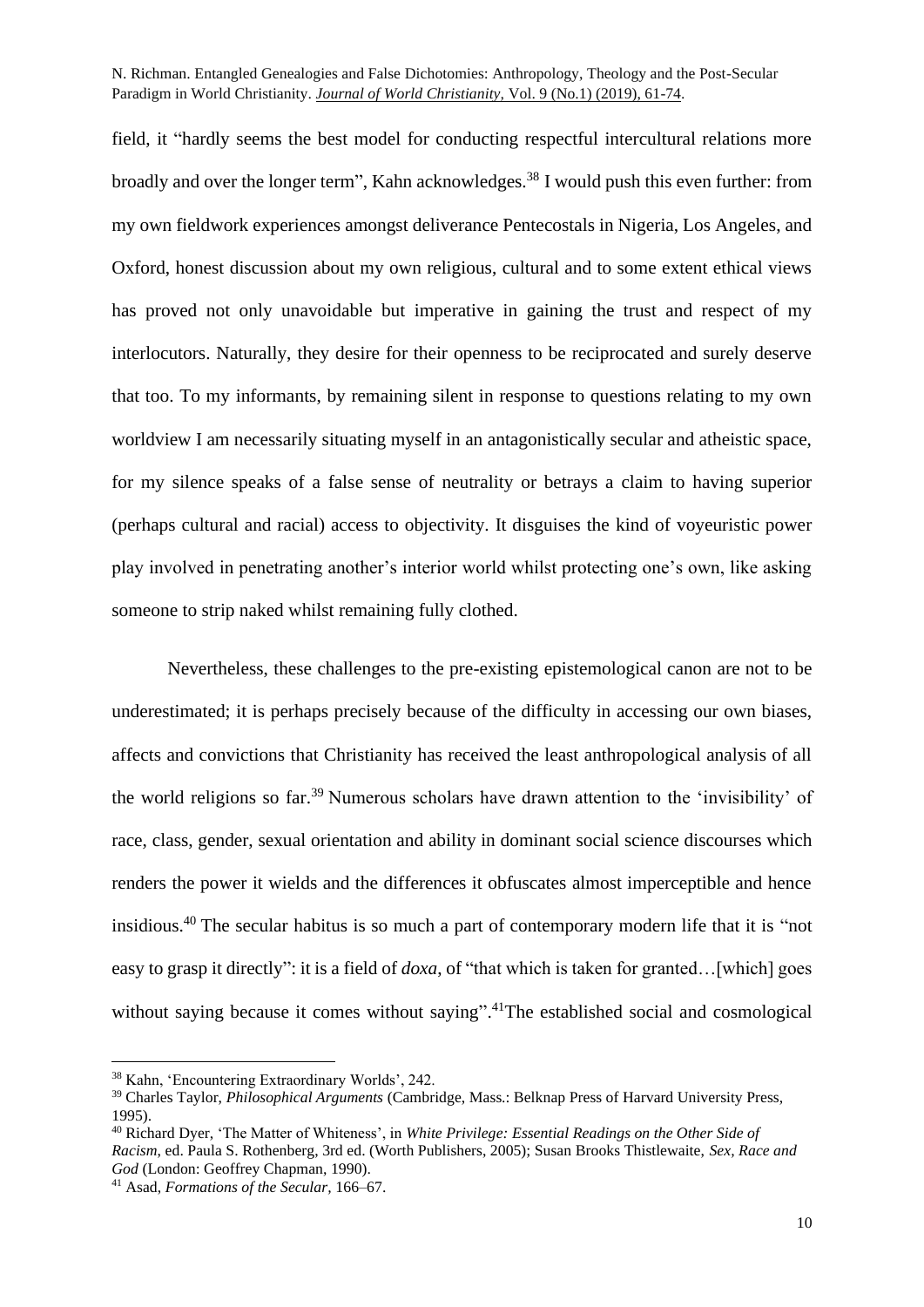order is not perceived as arbitrary but "as a self-evident and natural order…validated by the objective consensus on the sense of the world", which is why Asad concedes it must be pursued "through its shadows" to be rendered visible.<sup>42</sup>A highly cognitive form of critical reflection may allow us to invert these 'shadows' and illuminate the shadow-puppets behind the screen, but nevertheless, this only takes us so far. After all, the move is not in itself sufficient to debilitate the disciplinary effects of these power structures and hence ultimately dissolve all epistemological divisions between anthropologists and their informants.

## *Secularism: The Religion that is Not One*

Christian theologians remonstrate against the fact that the social sciences have carved a space for religion such that it can be "observed, mapped and catalogued without posing any threat to the observer".<sup>43</sup> Some protest that such a move has served to "police the sublime" and hence disarm it, resulting in the ghettoization of theology in the modern university setting.<sup>44</sup> By locating itself firmly on the secular side of this distinction, anthropology inadvertently foils its own claims to religious neutrality, which are pure fiction.<sup>45</sup>For the Anglican theologian John Milbank, the 'religious' ideology of the social sciences renders their work more accurately a kind of "theology or anti-theology in disguise".<sup>46</sup> In moving forward, we must resist the temptation to view the religious and scientific approaches as in pursuit of different *kinds of questions* about reality, as mutually exclusive realms, or as "non-overlapping magisteria", as Stephen Jay Gould has argued.<sup>47</sup> If anthropology in fact has its own 'secular' mythos and ethos,

<sup>42</sup> Bourdieu, *Outline of a Theory of Practice*, 166–67; Asad, *Formations of the Secular,* 16.

<sup>43</sup> Fountain, 'Toward a Post-Secular Anthropology',313.

<sup>44</sup> Milbank, *Theology and Social Theory*, 140; Graham Ward, *Theology and Contemporary Critical Theory*, 2nd ed. (United Kingdom: Palgrave Macmillan, 2000), viii.

<sup>45</sup> Cannell, 'The Anthropology of Secularism'.

<sup>46</sup> Milbank, *Theology and Social Theory*, 3.

<sup>47</sup> Stephen Jay Gould, 'Nonoverlapping Magisteria', *Skeptical Inquirer*, no. 23 (1999): 55–61.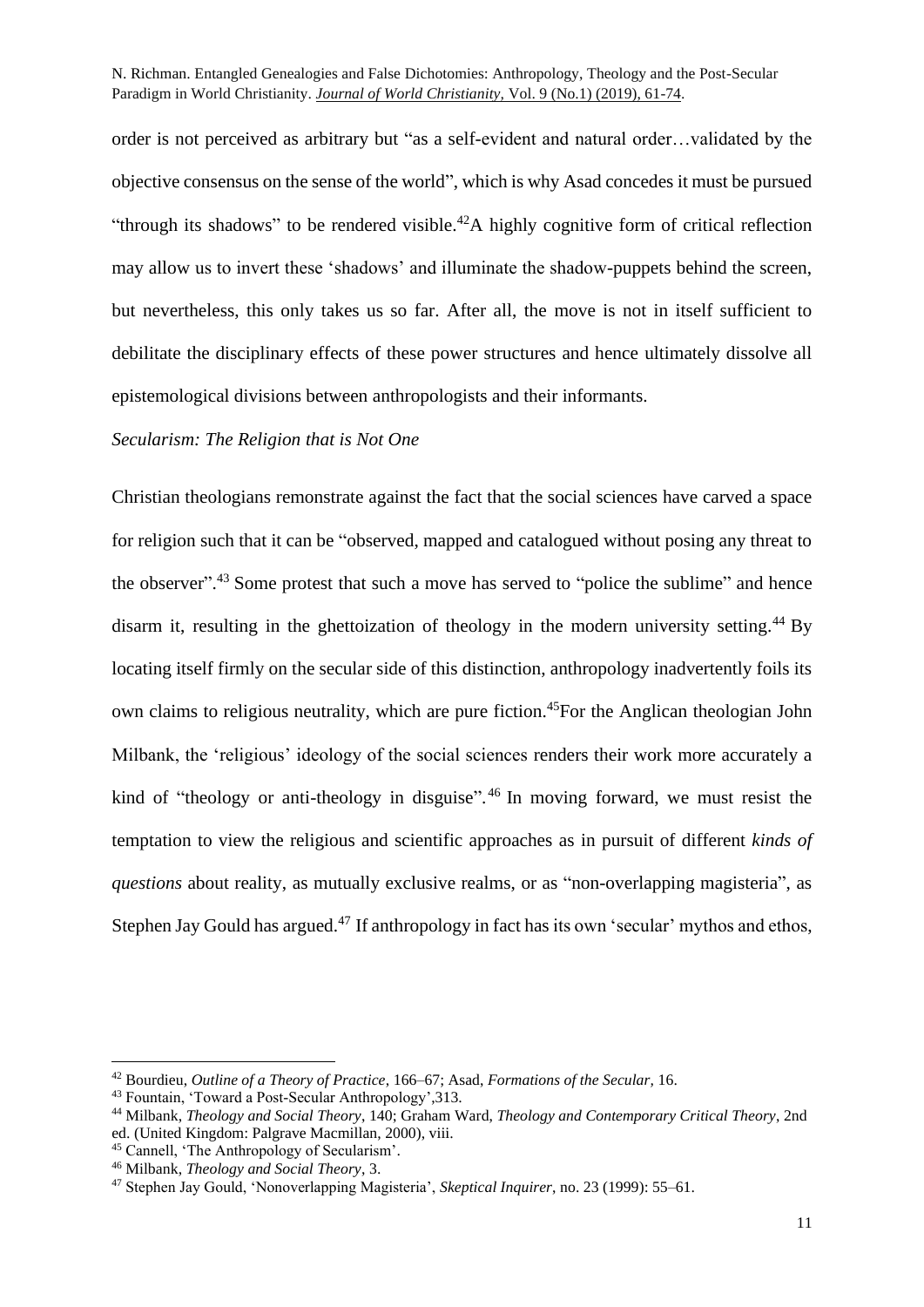however concealed they may be, theology is not absent from anthropology; it is merely "repressed".<sup>48</sup>

Even so, it must be noted that Milbank has also been complicit in fostering this false dichotomy between religious and secular belief, and he is not exceptional amongst theologians in this regard. "Every discipline must be framed by a theological perspective," he writes, "otherwise these disciplines will define a zone apart from God, grounded literally in *nothing*" (italics mine). <sup>49</sup> For Milbank and the Radical Orthodoxy movement of which he is a part, *that* 'God' necessarily denotes *the* Christian God, but what of adherence to other faiths? Is the 'crossed-out God' necessarily the same for you as it is for me, or anyone else for that matter?<sup>50</sup> Is the only choice available to me that of confessing the truth of Christianity or descending into nihilism?

These questions hint at the confusion this kind of Manichean approach can promulgate. Milbank's straw-man argument serves to 'other' secularism, constructing it as the feminine 'other', "the religion which is not one".<sup>51</sup>It underestimates the human epistemological capacity, reducing its functions to that of a computer's, oscillating between outputs of 0-1 and only printing in shades of black and white. Upon reflection, surely we can concede that any position can have multiple opposites. Probing these dualisms reveals that the referent of the 'other' shifts depending on the context. In a scholastic context, reason's 'other' is faith. In a modern context, the opposite of reason may be emotion. Yet, that would surely not mean that faith is actually identical to emotion!

<sup>48</sup> Cannell, *The Anthropology of Christianity*, 4. Asad's first chapter in *Formations* explicitly addresses myth See Asad, *Formations of the Secular*. See also Chapter 7, 'Myths, Lies and Ideology: The Politics of Belief' in Ward*, Unbelievable,* 2014.

<sup>49</sup> John Milbank, Catherine Pickstock, and Graham Ward, eds., *Radical Orthodoxy: A New Theology* (London ; New York: Routledge, 1999), 3.

<sup>50</sup> Latour, *We Have Never Been Modern*, 33.

<sup>51</sup> Although, presumably, Milbank would protest that Christianity is the oppressed 'other' in this dichotomy.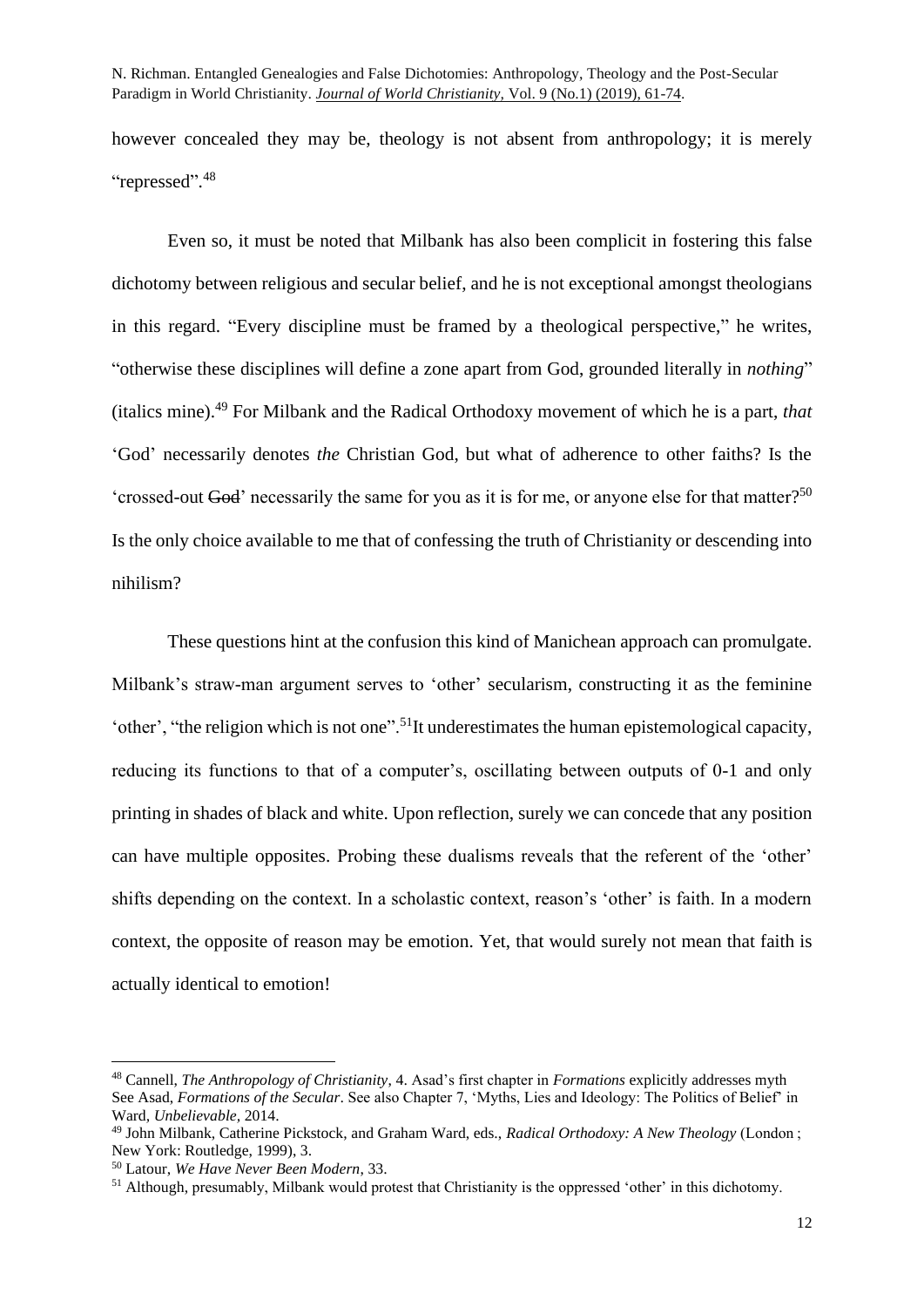In this way, both theologians and social scientists become complicit in the act of "qualify[ing] the binary opposition by recognising the presence of the 'other' in each category" (atheism/theism), rather than problematising it. <sup>52</sup> As a result, "the hierarchical opposition, the story it emplots, and the points of view engendered remain essentially intact", as Susan Harding has persuasively shown.<sup>53</sup> One's opponent's positions are thus reduced to that of mere false consciousness, with Christians maintaining that those who are 'secular' participate in behaviour that should rightly be called religious and self-identified secularists collapsing faith into a hard-line materialism. Instead, a better way of getting beyond the impasse would surely be to submit the terms of the choice itself – and the compulsion we feel to make that choice to critical analysis.

### *Towards Solutions*

The contemporary 'postmodern' paradigm in the humanities has opened up a line of communication between those working in social and critical theory, and those theologians whose contributions had been rendered opaque under the harsh light of Enlightenment epistemology. <sup>54</sup> The critical engagement with Saint Paul as a political and philosophical exemplar of radical change represents an important example of how "the shame associated with admitting religious belief in the secular world of the human sciences" has begun to dissipate.<sup>55</sup> Some theologians have responded to these invitations with reciprocity, seeking to incorporate social scientific methods into their work. For instance, Sarah Coakley speaks of her desire to

<sup>52</sup> Harding, 'Representing Fundamentalism', 391–93.

<sup>53</sup> Harding, 'Representing Fundamentalism', 391.

<sup>&</sup>lt;sup>54</sup> I am thinking of the contributions of the Continental theorists in particular, such as Alain Badiou, Gilles Deleuze, Julia Kristeva and others.

<sup>55</sup> William A Johnsen, 'The Religious Turn: René Girard', *English Language Notes*, Literary History and the Religious Turn, 44, no. 1 (Spring 2006): 5; Alain Badiou, *Saint Paul: The Foundation of Universalism*, Cultural Memory in the Present (Stanford, Calif.: Stanford University Press, 2003); Giorgio Agamben, *The Time That Remains: A Commentary on the Letter to the Romans*, trans. Patricia Dailey, Meridian (Stanford, Calif.) (Stanford, Calif.: Stanford University Press, 2005).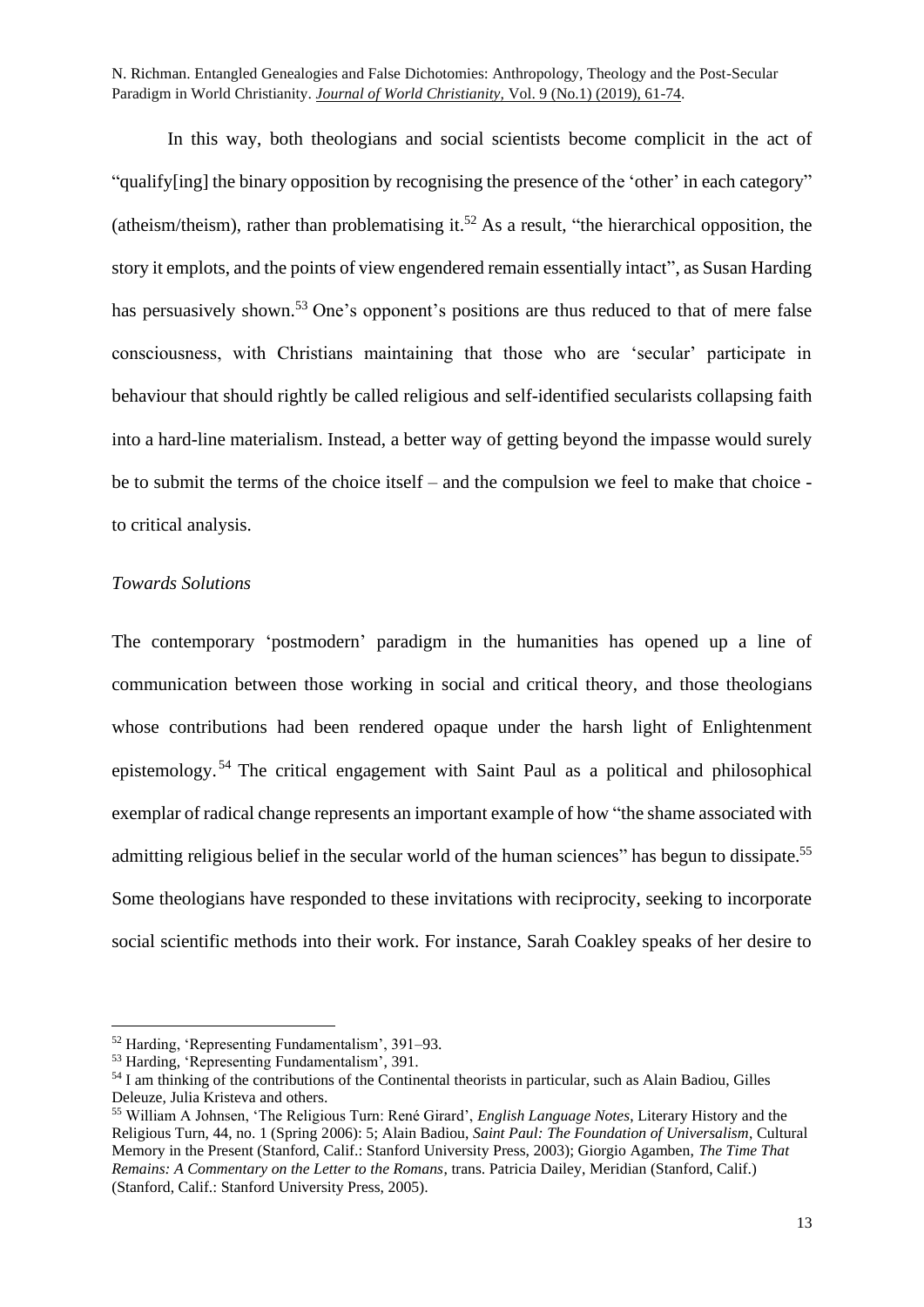draw on the social sciences in her Trinitarian theology, so that they "may become handmaids of theological awareness, not tools of theological reduction". 56

Anthropologists are also actively seeking new ways in which it is possible to take religion "seriously" today in anthropology.<sup>57</sup> Michael Scott calls for "more biblically literate, theologically acute ethnography", whilst Kahn suggests that "at a minimum, we need to proceed methodologically as if…there were some sort of residue that transcends all such 'mediating' processes", a residue that "escapes cultural, linguistic, discursive, psychoanalytic, sociological, or neurological analysis".<sup>58</sup> Robbins argues that Milbank's provocation does not necessarily mean anthropologists must "commit ourselves to Christianity", but rather, to "finding *real* otherness in the world" (italics mine). <sup>59</sup> This surely begins with the deployment of a critical awareness of the role of theological ideas in the formation of the concepts and tools deployed by anthropologists.<sup>60</sup> For Latour, this demands the mapping out of those complex, hybridised networks which are concealed behind "our strange obsession with dichotomies" that embolden us to believe we are successfully distinguishing between 'Us' and 'Them'.<sup>61</sup> It would reveal that both theology and anthropology are not disciplines unmoored from their historical contexts but are in fact cultural productions inseparable from other forms of cultural production and from each other. It is the disentanglement of the two to begin with, (Latour's process of "purification"), which has given a false sense of their incommensurability.

<sup>56</sup> Sarah Coakley, *God, Sexuality and the Self: An Essay 'on the Trinity'* (Cambridge: Cambridge University Press, 2013), 12.

<sup>57</sup> Joel Robbins, 'Afterword: Let's Keep It Awkward: Anthropology, Theology, and Otherness', *The Australian Journal of Anthropology* 24, no. 3 (December 2013): 331.

<sup>58</sup> Michael W. Scott, '"I Was Like Abraham": Notes on the Anthropology of Christianity from the Solomon Islands', *Ethnos* 70, no. 1 (2005): 120; Kahn, 'Encountering Extraordinary Worlds', 245-6.

<sup>59</sup> Joel Robbins, 'Anthropology and Theology: An Awkward Relationship?', *Anthropological Quarterly* 79, no. 2 (2006): 292.

<sup>60.</sup> For example, Talal Asad, *Genealogies of Religion: Discipline and Reasons of Power in Christianity and Islam* (Baltimore: Johns Hopkins University Press, 1993); Marshall Sahlins et al., 'The Sadness of Sweetness: The Native Anthropology of Western Cosmology [and Comments and Reply]', *Current Anthropology* 37, no. 3 (1996): 395–428.

<sup>61</sup> Latour, *We Have Never Been Modern*, 103.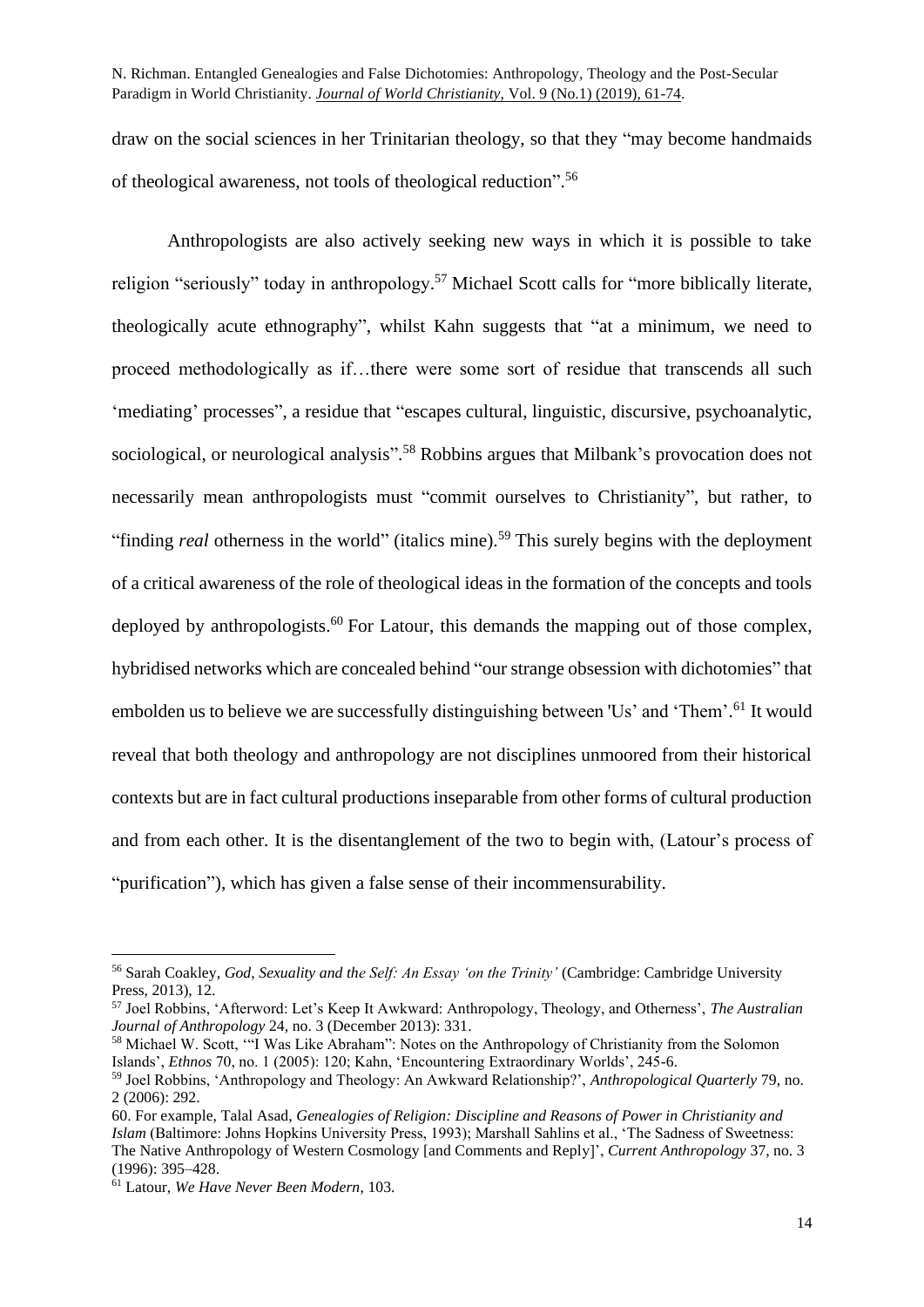Invigorating the body as a site for critical analysis will also serve to redress the overstated focus on belief in the academic study of religions more generally, as Asad has so convincingly demonstrated. After all, the content and structure of belief is not purely cognitive or intellectual; it is also physiological and affective, and these features it shares with "disbelief" too.<sup>62</sup> The strong emphasis on the legitimacy of somatic indexes for God's presence in Pentecostalism – for example in glossolalia, deliverance, being slain in the Spirit, and so on call for a recognition of the significance of "nonlinguistic variables", (e.g. affective, imaginal and haptic) in shaping those experiences and the theologies they give rise to.<sup>63</sup> A theologically and anthropologically literate project should therefore aim to produce thick descriptions that tie in with the "new centrality of the body" as a "reinvigorated site of knowledge, analysis, and investigation" in the humanities and social sciences more broadly.<sup>64</sup>

### *Conclusion*

Whilst the Christianities of the global South have been addressed by both theologians and anthropologists alike, a widespread assumption that these groups of scholars seek to ask different questions in their explorations nevertheless prevails: the former, it is said, are concerned with 'truth', whereas the latter are simply interested in describing, deconstructing, and demystifying said practices from a position of cultural relativism. With help from the contributions of scholars operating in theology and the study of religions, I have argued here that the alleged distinction between a prescriptive (confessional and theological) approach and a descriptive (anthropological) one is to some extent illusory: the emergence of the fact/value

<sup>62</sup> Ward, *Unbelievable.*

<sup>63</sup> Jorge N. Ferrer and Jacob H. Sherman, *The Participatory Turn: Spirituality, Mysticism, Religious Studies* (Albany: State University of New York Press, 2008), 2.

<sup>64</sup> Ferrer and Sherman, *The Participatory Turn*, 12.